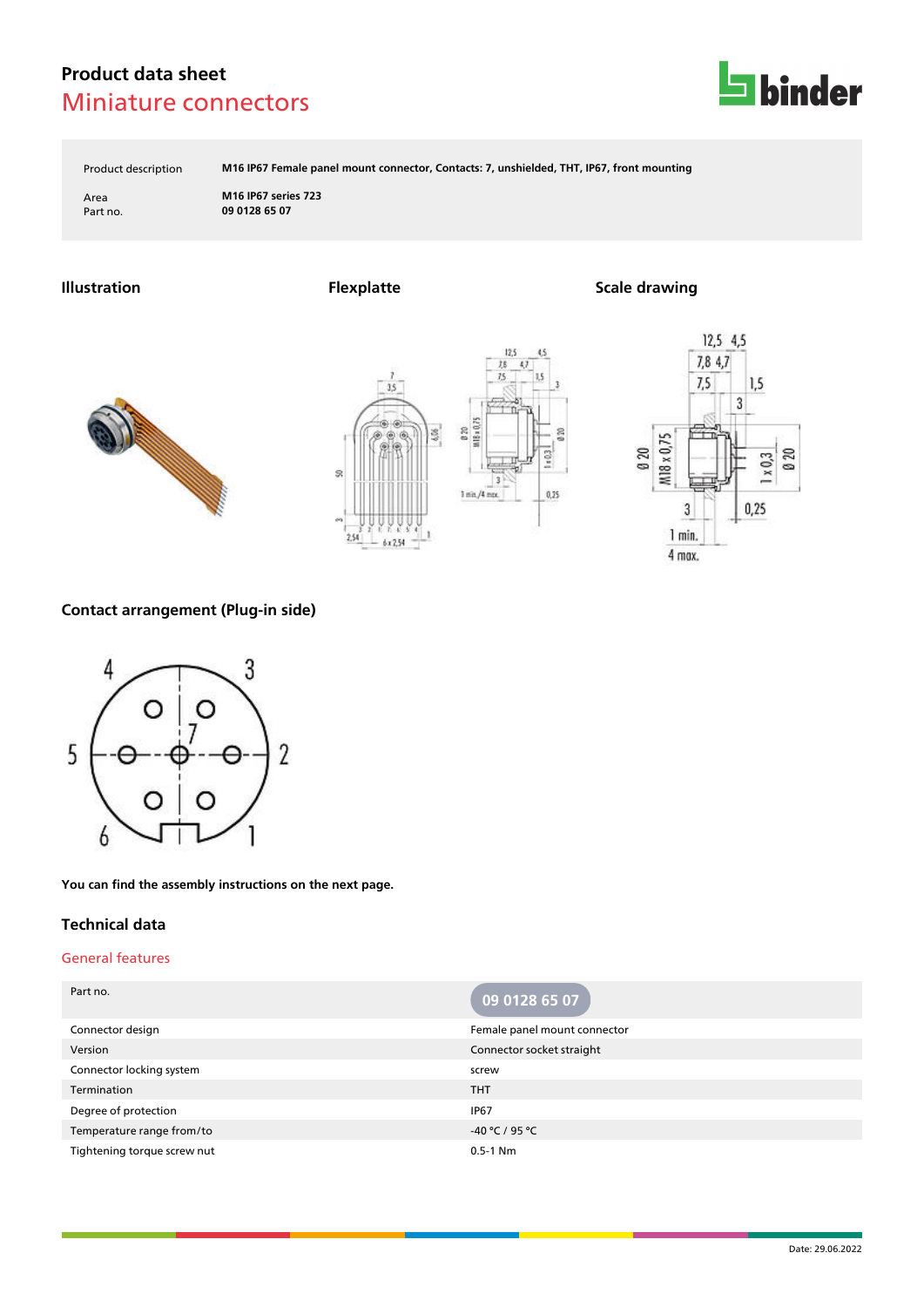

Product description **M16 IP67 Female panel mount connector, Contacts: 7, unshielded, THT, IP67, front mounting**

Area **M16 IP67 series 723** Part no. **09 0128 65 07**

| Mechanical operation  | > 500 Mating cycles |
|-----------------------|---------------------|
| Weight (g)            | 11.35               |
| Customs tariff number | 85369010            |

#### Electrical parameters

| Rated voltage             | 125V                  |
|---------------------------|-----------------------|
| Rated impulse voltage     | 800 V                 |
| Rated current (40 °C)     | 5.0A                  |
| Insulation resistance     | $\geq 10^{10} \Omega$ |
| Pollution degree          |                       |
| Overvoltage category      |                       |
| Insulating material group | III                   |
| <b>EMC</b> compliance     | unshielded            |

#### Material

| Housing material      | Zinc die-cast nickel-plated          |
|-----------------------|--------------------------------------|
| Contact body material | <b>PBT (UL94 V-0)</b>                |
| Contact material      | CuSn (bronze)                        |
| Contact plating       | Ag (silver)                          |
| <b>REACH SVHC</b>     | CAS 7439-92-1 (Lead)                 |
| SCIP number           | 9b208f98-fcd8-4d8b-93c8-7ed5f253e3d9 |

#### Classifications

| eCl@ss 11.1     | 27-44-01-09 |
|-----------------|-------------|
|                 |             |
| <b>ETIM 7.0</b> | C003569     |
|                 | .           |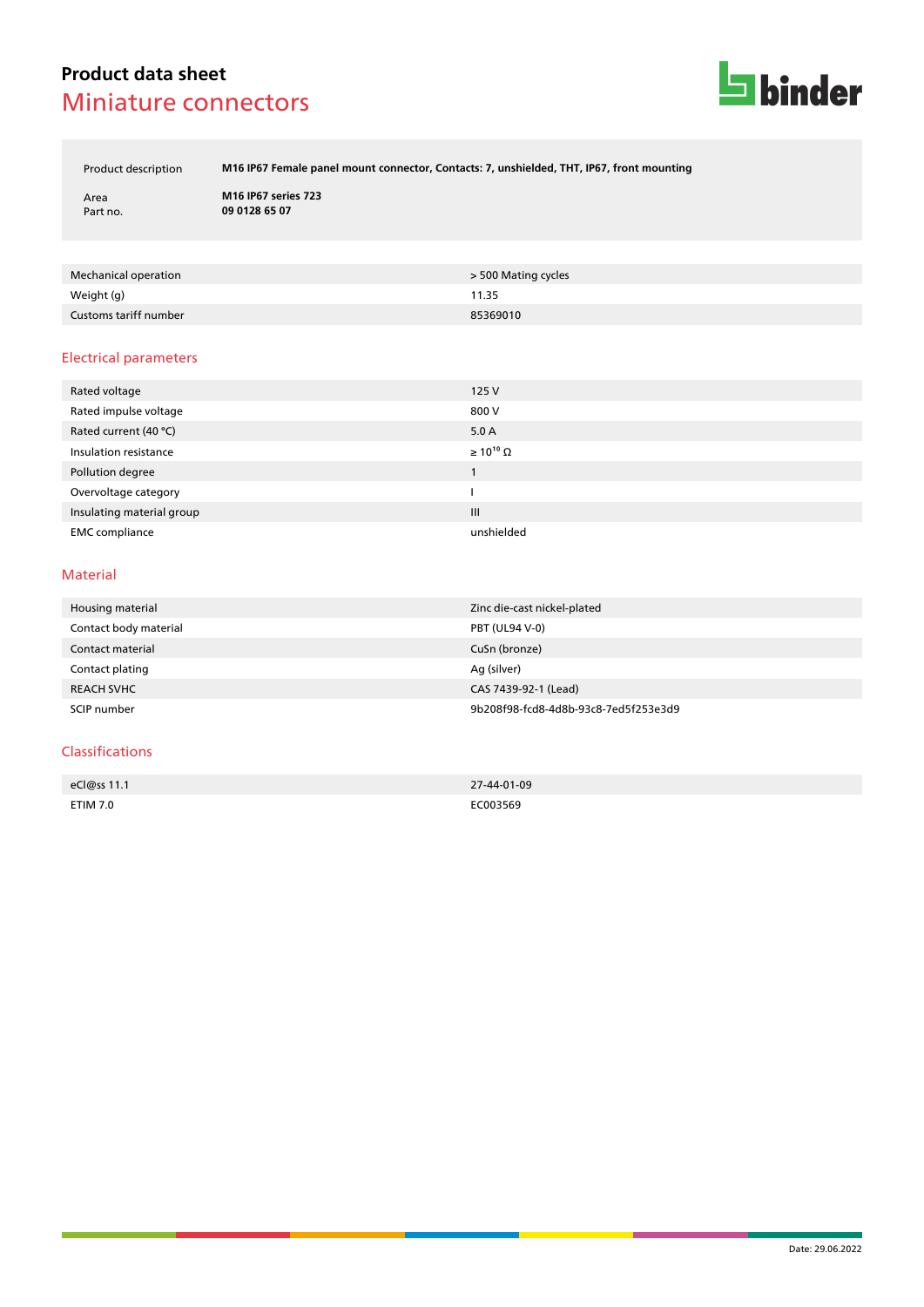

Product description **M16 IP67 Female panel mount connector, Contacts: 7, unshielded, THT, IP67, front mounting**

Area **M16 IP67 series 723** Part no. **09 0128 65 07**

## **Assembly instructions / Panel cut-out**